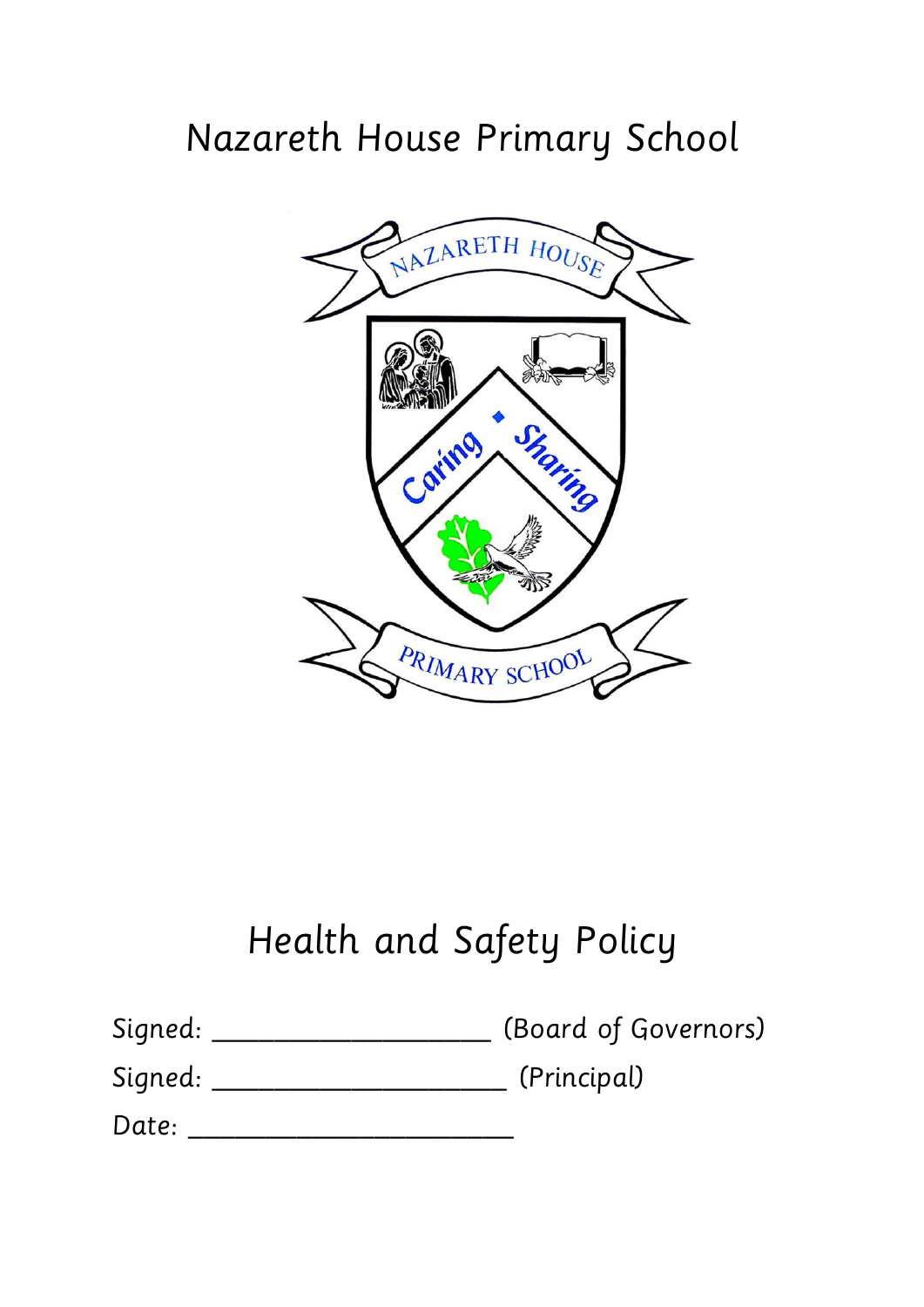This school's policy is to provide and maintain safe and healthy working conditions for all our staff and pupils and to encourage a culture of safety within the school.

We provide information to identify need in respect of training and provide supervision as necessary for the health and safety of others who may be affected by school activities.

The Governing body accepts responsibility for the health and safety of others who may be affected by school activities.

Within the school curriculum, we teach children about health and safety, to equip them with the skills, knowledge and understanding to enable them to live positive, successful and healthy lives.

#### **The aim of the policy is to:**

- Ensure that all reasonably practical steps are taken to ensure health, safety and welfare of all persons using the premises
- Ensure that all reasonably practical steps are taken to ensure the health and safety of staff, pupils and other supervising administrators participating in off-site visits
- Establish and maintain safe working procedures amongst pupils
- Make arrangements for ensuring safety and absence of risk in connection with the use, handling, storage and transporting of substances
- Develop safety awareness amongst staff, pupils and other supervising adults
- Formulate and implement effective procedures for use in fire and other emergencies
- Provide adequate training, information, instruction and supervision to enable all staff employed in the school to perform their work safely and efficiently
- Maintain a close interest in all the health and safety routines so far as they affect activities in the premises under that of the school

#### **The Principal is the delegated person for Health and Safety and he will:**

- Be responsible for the day-to-day implementation of school safety policies
- Develop a culture of safety within the school
- Investigate any specific Health and Safety issue identified within the school and take prompt remedial action as appropriate
- Liaise with outside agencies able to offer expert advice
- Ensure that all staff fulfil their duties to co-operate with the policy
- Formulate and co-ordinate safety procedures
- Review First Aid, Fire Evacuation and Risk Assessment procedures with relevant staff regularly
- Ensure relevant staff have access to appropriate training
- Meet with the caretaker on a regular basis to carry out a Health and Safety audit and report to the relevant agency any defects brought to note
- Keep up-to-date with any changes in legislation regarding Health and Safety in the workplace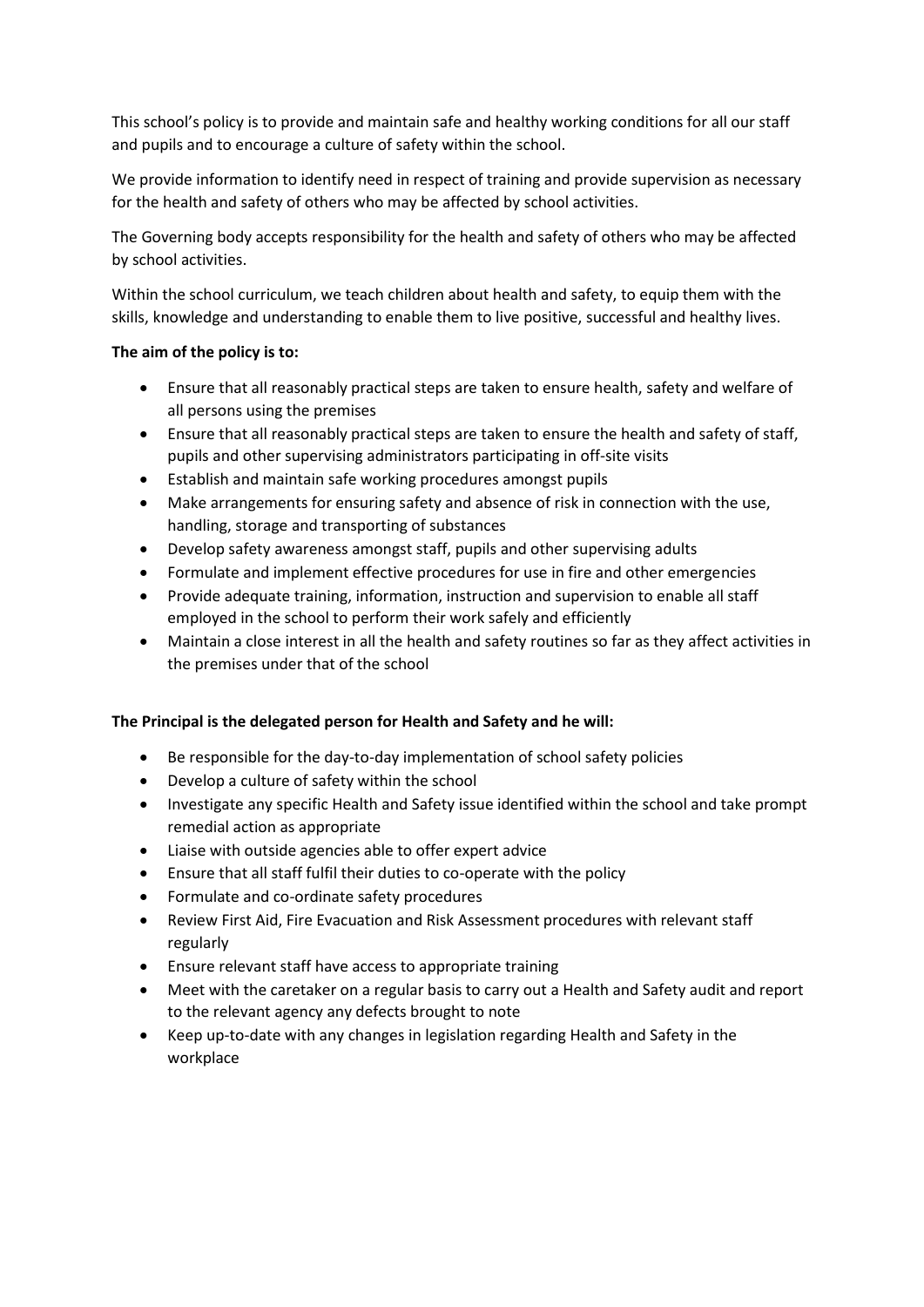#### **All staff will:**

- Ensure that they are aware of the requirements of the Health and Safety policy
- Fully support all health and safety arrangements
- Take reasonable care of their own health and safety, and that of others who may be affected by their actions
- Ensure, as far as is reasonably practicable, that their classroom is safe
- Use equipment safely
- Ensure, as far as is reasonably practicable, that pupils use equipment safely
- Report situations to the Principal or caretaker, which may present a serious or imminent danger to any member of our school community
- Report any concerns of abuse to pupils to the Designated Teachers for Child Protection
- Complete an "Accident Report Form", available from the school office, in the event of an accident

#### **The Caretaker will:**

- Ensure that he is familiar with the school's Health and Safety Policy
- Conduct a regular Health and Safety survey and site-walk with the Principal
- Ensure that all cleaning staff are aware of any implication of the Health and Safety Policy, as it affects their work activities, e.g. arrangements for materials, equipment, substances, etc
- Report to the Principal any hazards that have been brought to his notice
- Ensure that everything received from suppliers-machinery, equipment, substances, etc. is accompanied with adequate information and instructions prior to use
- Maintain a record of hazardous substances used for cleaning or similar purposes
- Ensure that all toilets are inspected, cleaned and resourced regularly to provide a safe and healthy environment
- Ensure that all locks and catches are in working order
- Ensure that warning/hazard signs to notify of a spillage or cleaning is in progress are displayed as appropriate
- Ensure that there is no storage in the following areas; boiler room, corridors, doorways, steps/stairs

#### **Safety of children:**

- It is the responsibility of all staff to ensure that all children are kept safe and free from harm
- It is the responsibility of teachers to ensure that all curriculum activities are safe
- Pupils are expected to exercise appropriate personal responsibility for their own safety and the safety of others
- Pupils are only taken off the school site with prior permission of parents/guardians
- The school's Code of Conduct has been written with the safety of all in mind and must be adhered to
- Children are taught to have care and consideration for themselves and others;
	- 1. In the classroom
	- 2. Using equipment
	- 3. Moving around school
	- 4. Carrying out investigations
	- 5. On educational visits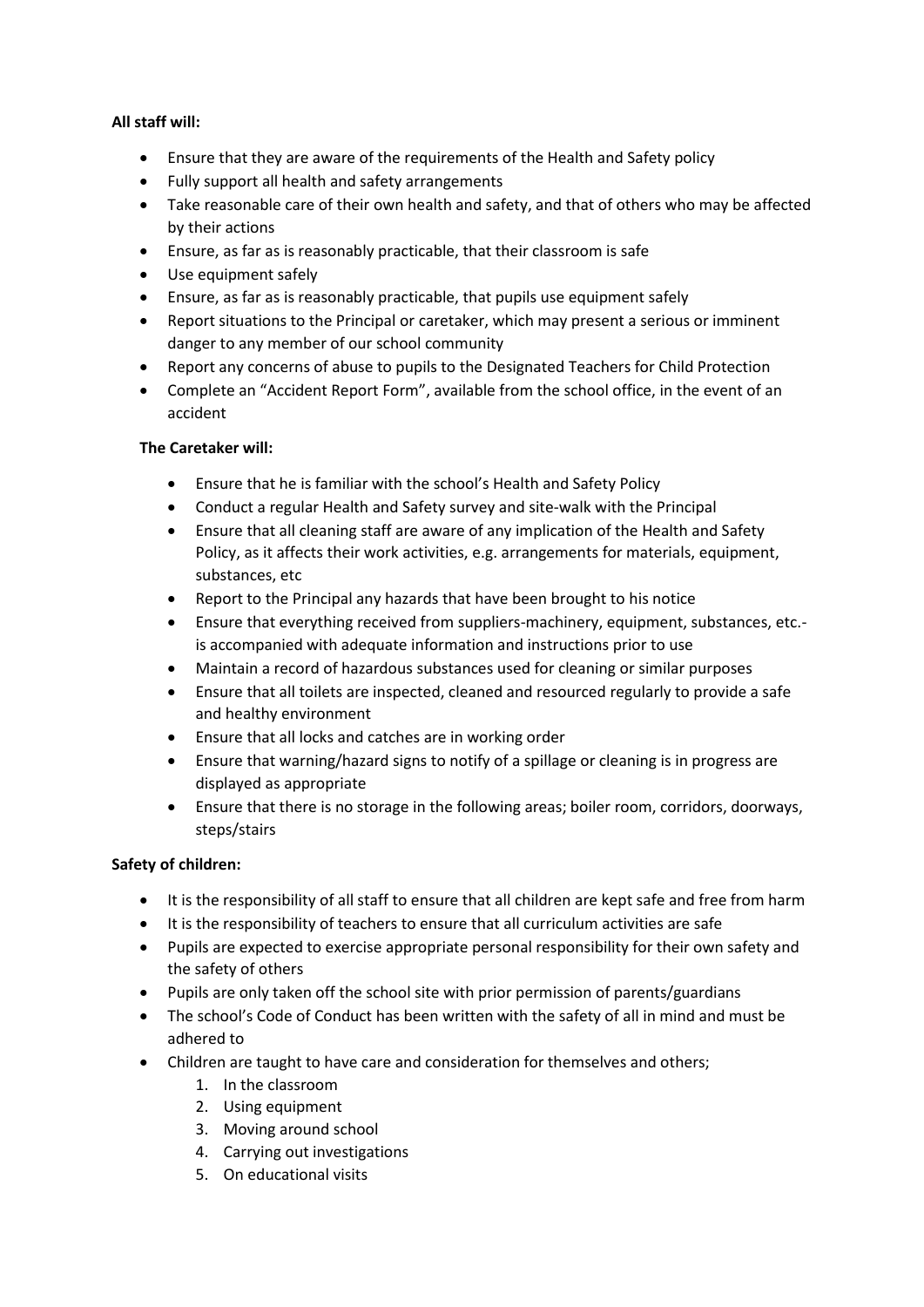- Children are supervised during morning break in the KS1 playground and lower KS2 playground by members of the teaching and non-teaching staff.
- KS1 pupils and KS2 pupils have staggered lunch times and are then supervised on the playground by lunchtime supervisors and non-teaching staff
- Each teacher is responsible for collecting their class promptly from the playground after lunch time
- Children are supervised at the Breakfast Club from 8.30am by a member of non-teaching staff
- Each teacher from P1-P3 dismisses their pupils from the playground at 2.30pm, ensuring prompt collection by a parent/guardian.
- Teachers of children from P4-P7 dismiss their children at 3.00pm from the bottom door of the school, facing the hall
- For all proposed educational visits, each teacher will need to complete the relevant Risk Assessment form
- Children are to be made aware of the correct procedure for evacuation of the school building during any planned fire drill
- Other staff on duty should inform substitute teachers of their duties regarding supervision
- If a member of staff knows that he/she is unable to do their duty, he/she should organise cover

#### **School Security**

The external bottom door leading into the school is fitted with a magnetic lock. Children and parents can gain entry to the school through this door between 8.30-9.30 am. After this time, the door will be locked throughout the school day.

Anyone entering the school building is asked to do so through the main entrance to the school, thereby requiring them to identify themselves to the secretary.

#### **Accidents**

- In the event of an accident, resulting in an injury to a child or adult, an "Accident Report" form must be completed. These are stored in the school office.
- When an incident involves injury to a child, this will be dealt with by either the teacher on duty or the child's teacher
- If there is any concern about the injury, the nearest trained First-Aider must be consulted. There is an updated list of First-Aiders placed in areas of note at various locations around the school building.
- Any blow or bump to the head must be reported as soon as possible to the child's parents/guardians
- If there is any concern whatsoever about the injury, the school will contact the parent/guardian
- If the school deems it necessary, emergency services will be contacted

**NB:** When a child becomes a pupil at Nazareth House Primary School, the parent/guardian is required to complete a "Data Collection Form", which school management maintains on computer. The information supplied on this form is of vital importance, especially in the event of an accident. Parents/Guardians must ensure that the school office is notified immediately if there are any changes, particularly in a child's health, the family doctor and especially first and second contact numbers.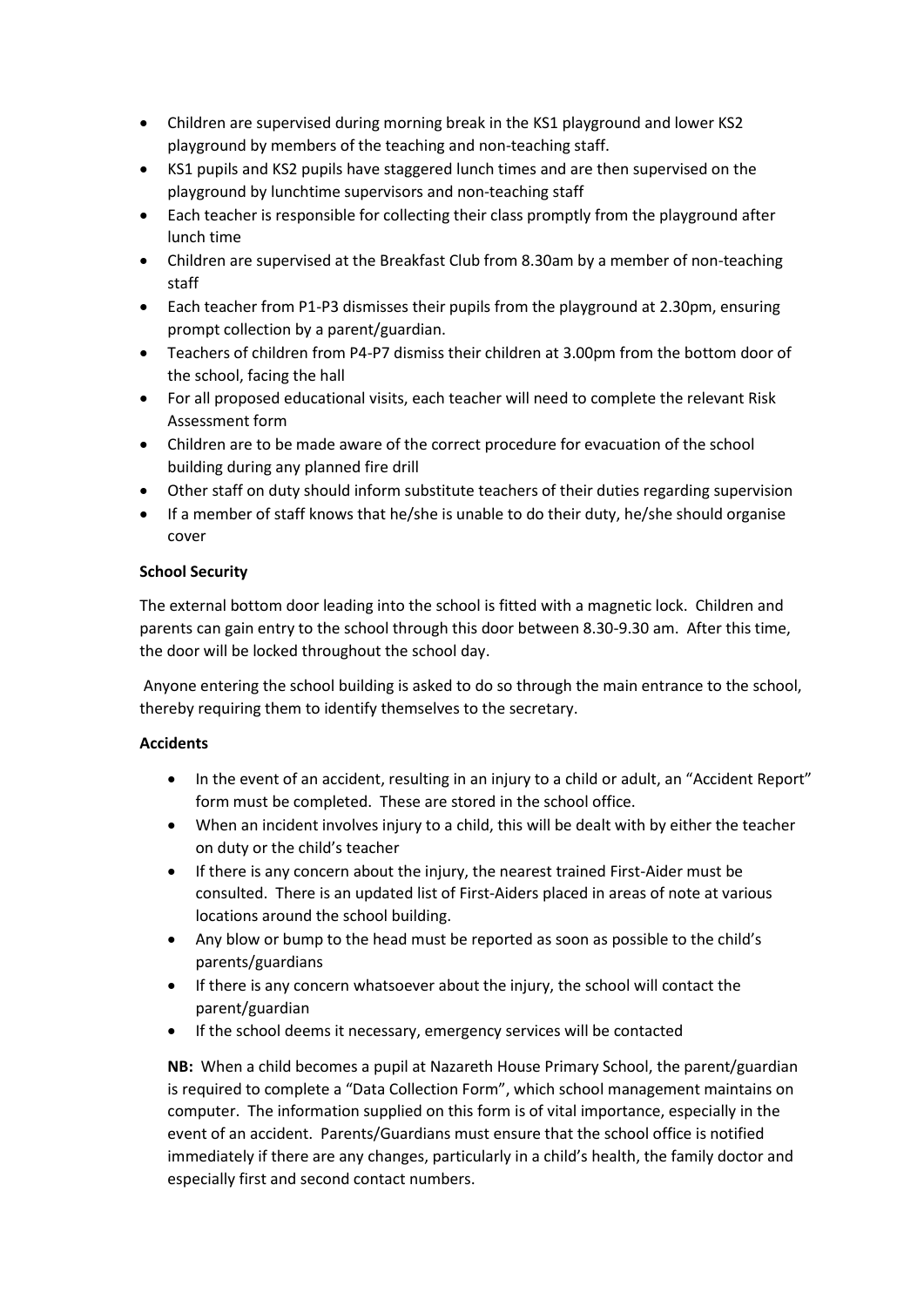#### **Educational Visits**

- The Principal has the responsibility for ensuring that the school's Educational Visits Procedure is implemented fully
- As a matter of good professional practice, each teacher should follow the "Educational Visits policy" when planning a trip, including Risk Assessment, Parental permission and adequate levels of adult supervision, etc.

## **Evacuation of the building (fire drill)**

- On hearing the fire alarm, all staff should lead their class in a calm manner to the agreed assembly point (bottom KS2 playground)
- Exit plans are displayed inside the front door of every classroom
- Before leaving the building, teachers should ensure that all children have accompanied them from the classroom
- Specific teachers will check toilets on the way out but will not re-enter the building in search of a missing person
- The Principal and Caretaker will do a final check of the building together to ensure everyone has vacated
- In the case of a child being out of class during an evacuation, they should exit through the nearest fire exit and make their way to the appropriate assembly point (bottom KS2 playground)
- Each teacher takes a roll of their class once they are gathered at the assembly point and reports to secretary/Principal
- Fire bells and fire doors are tested weekly by the Caretaker
- A fire drill is practised once a term and logged by the Principal
- Fire extinguishers are checked annually and located at various points and are not to be moved from their designated positions
- The Principal is responsible for calling the Fire Brigade

#### **Movement Around School**

- Pupils should walk along corridors and stairs in single file. They should remain in single file when waiting.
- Class lines should always be under the control of the teacher.
- All classes should be accompanied onto and from the playground by the teacher at lunchtime. P.7 prefects have this responsibility at break time.
- Teachers should settle their class line in the playground before moving, and then stop and resettle children, if necessary, before entering the school building
- Children are not permitted to re-enter the school building during break or lunch time unless accessing the toilets on the ground floor
- On wet days, children are supervised in their classrooms by lunchtime supervisors and staff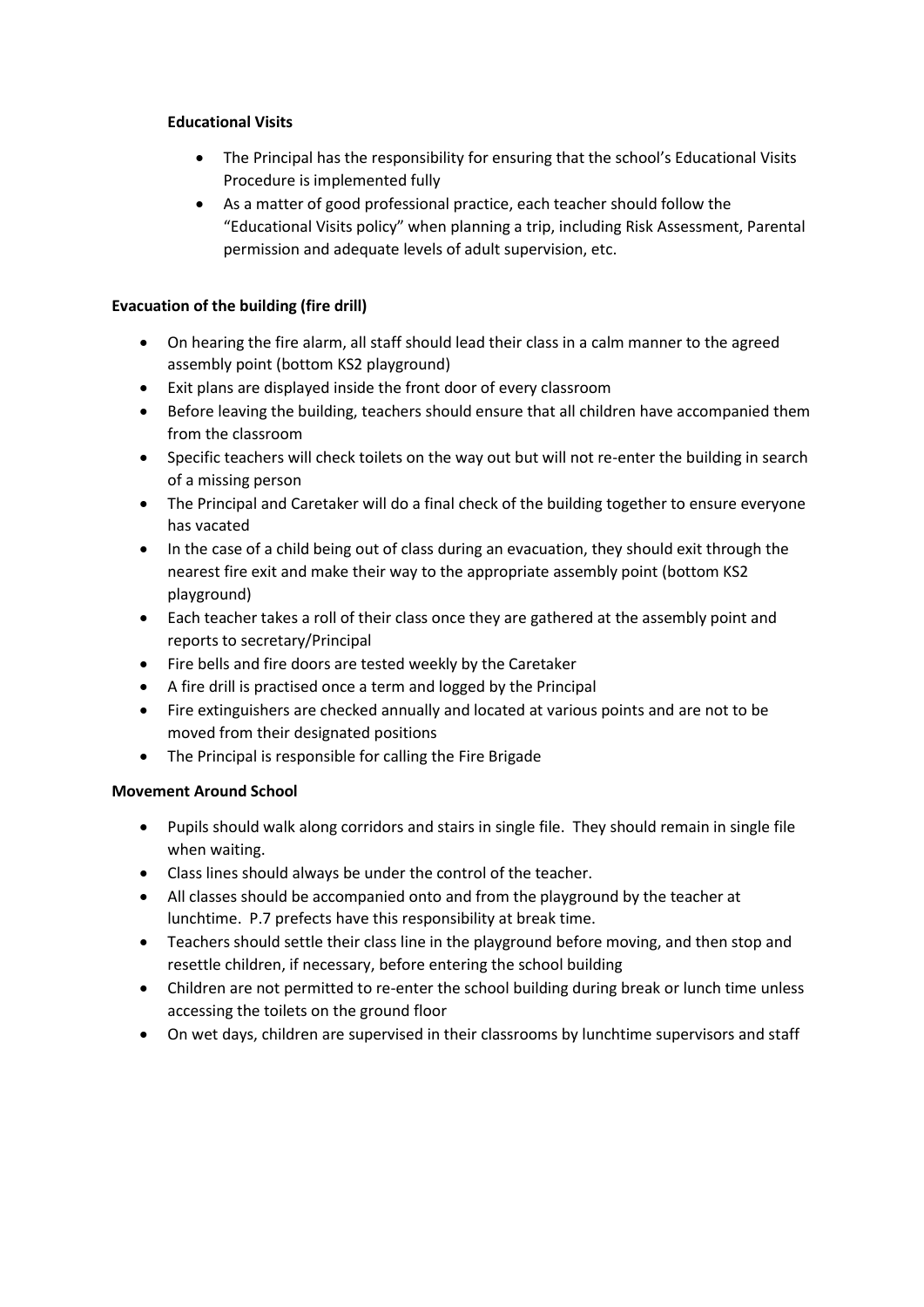#### **Playground**

- KS1 children play in the main playground during morning break and at lunch time. Each year group from P1-P4 have their designated areas of the playground to play in.
- KS2 children play in the lower drop off area during morning break and in the main playground at lunch time. Again, at both breaks, P5-P7 have designated areas to play in.
- Staff members from each key stage supervise these areas during morning break and should ensure that on their "duty day" they are on the playground a few minutes early to meet the classes as they arrive
- There are four lunchtime supervisors who work from 12.00-1.30pm

## **First Aid Supervision**

- Staff members are aware of the restrictions regarding First Aid but will balance this with the appropriate level of "duty of care" to the child. The child's needs always come first.
- The names of recently trained First-Aiders are displayed at strategic places around the school (entrances, ends of corridors, near toilets)
- As a precautionary measure, all teachers should report any bumps to a child's head to the secretary. A phone call should be made home immediately and parents/guardians should be encouraged to come to the school to collect their child and seek medical advice.
- The secretary is responsible for restocking the First Aid boxes when requested by a member of staff. There is one First Aid box in the office and one box on each corridor.
- All staff are responsible for notifying the secretary when supplies are running low.
- A First Aid kit is to be taken on all educational visits.
- First Aid boxes will contain the following;
	- 1. Scissors
	- 2. Bandages
	- 3. Single plasters
	- 4. Sterile individual wipes
	- 5. Disposable gloves

#### **Administration of Medicines**

Some children have ongoing or temporary medical conditions that may require prescribed medication. In line with advice;

- Teachers and members of the non-teaching staff can, at all times, opt out of administering such medication
- In certain cases, an individual plan will be put in place following consultation with and training of relevant staff
- Staff members can voluntarily administer medication if they are comfortable with this, after having liaised closely with the child's parents/guardians, e.g. asthma protocol, antibiotic
- "Over the Counter Medication"- the school would encourage parents to administer this type of medication, where possible, before and after school. Teachers are strongly advised NOT to administer this type of medication and parents are encouraged to come into school during the school day to administer this independently.